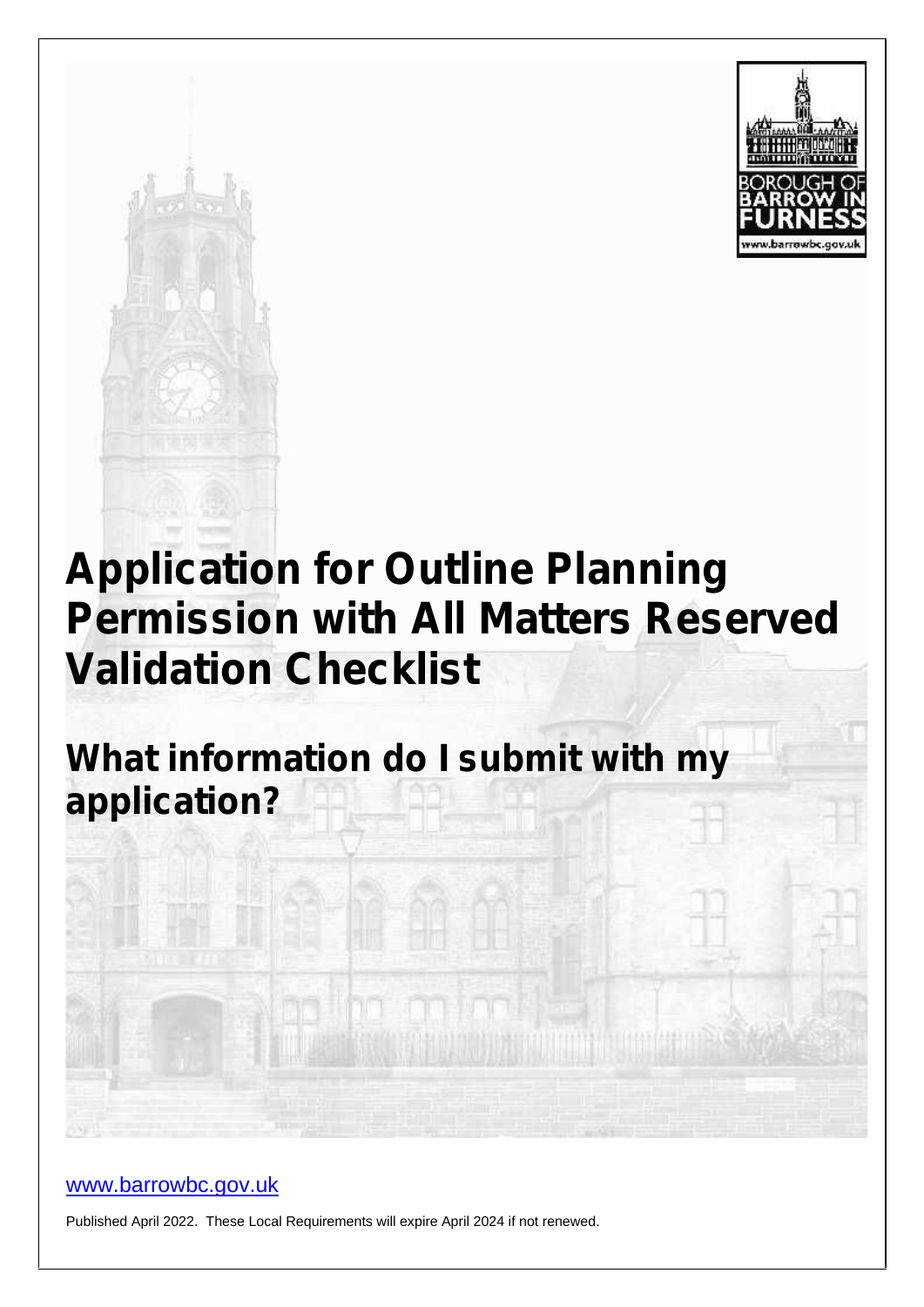# **Introduction**

This document should be used by applicants and agents intending to submit an outline planning application to the Authority. It provides a checklist of the supporting documentation that may be required at the time of submission. Under current legislation the Authority can also ask for further information up to 28 days following registration if those details are deemed critical in assessment of the application. The document is intended to be comprehensive in terms of the wide range of developments that it covers and in the majority of cases not all of the criteria will apply. A pre application meeting with officers should establish the areas of subject matter and level of detail required to support your application.

The checklist will;

- Identify the type and extent of supporting material necessary
- Give you greater certainty
- Help to minimise the likelihood that validation of your submission will be delayed by us having to request more information.

# **National Requirements<sup>1</sup>**

### **Forms**

 Completed form (3 copies to be supplied unless the application is submitted electronically) **Plans**

- The National requirements are for 'a plan which identifies the land to which the application relates'. This shall be met by providing a plan based on an up-to-date map at an identified metric scale. For built up areas and within villages the location plan shall be at a scale of 1:1250 (or 1:2500 in the case of larger or more remote sites) and indicate the direction of North. Wherever possible the plan shall be scaled to fit onto A4 or A3 size paper. The location plan will clearly identify the land to which the application relates within a red line and within a blue line for any other land owned by the applicant located adjacent to the application site. Three copies need to be supplied unless the application is submitted electronically.
- A copy of other plans and drawings or information necessary to describe the subject of the application (3 copies to be supplied unless the application is submitted electronically) including:
- Block plan of the site (e.g. at a scale of 1:100 or 1:200) showing any site boundaries

### **Certificates**

- **The completed Ownership Certificate** [A, B, C or D as applicable] as required by Article 14 of The Town & Country Planning (Development Management Procedure) Order 2015 (DMPO). If you are unsure about which Certificate to complete contact the Planning Service for advice.
- **The completed, dated Agricultural Holdings Certificate** as required by Article 14 of The Town & Country Planning (Development Management Procedure) Order 2015 (DMPO).
- In addition **where Ownership Certificates B, C or D have been completed, notice[s] as required by Article 13** of The Town & Country Planning (Development Management Procedure) Order 2015 (DMPO) must be given and/ or published in accordance with this Article.

### **Other Information**

- Design and Access Statement if required
- The appropriate fee

 $1$  The national guidelines are subject to change at short notice but we will endeavour to update these at the earliest opportunity.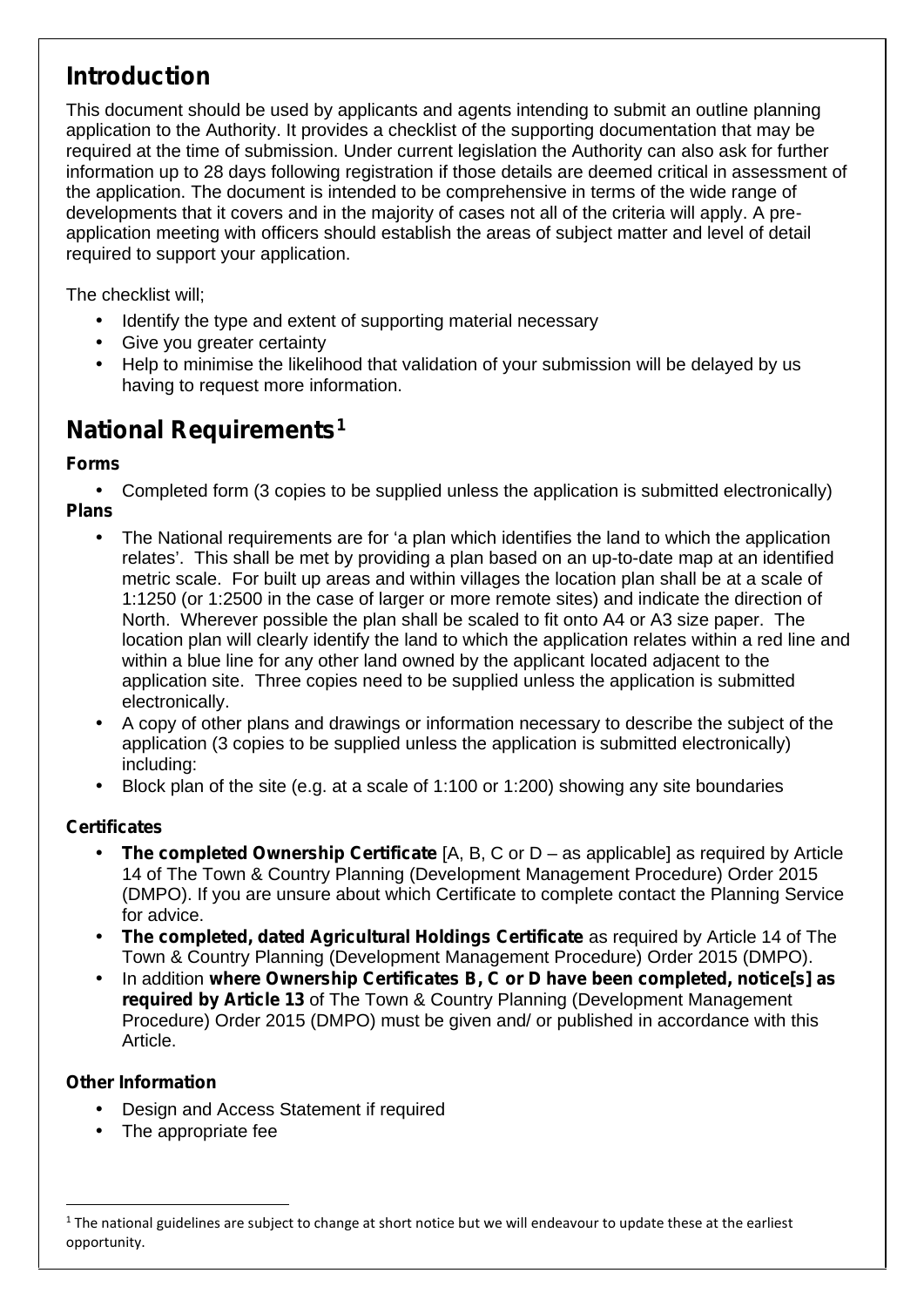# **Local Requirements**

Shall include the following items, dependant upon the Reserved matters, as may be relevant:

- Affordable Housing Statement
- Aerodrome Safeguarding Statement
- Arborical Method Statement
- Archaeology Assessment
- Agricultural Buildings Appraisal
- Agricultural/Forestry Workers dwelling appraisal
- Air Quality Assessment
- Annexe accommodation justification statement
- Biodiversity Survey and Report See https://www.barrowbc.gov.uk/residents/planning/planning-policy/planning-policy documents/supplementary-planning-documents-spds-other-guidance/
- Biodiversity net gain evidence; see http://publications.naturalengland.org.uk/publication/5850908674228224
- Construction and Demolition Statement
- Contaminated Land Assessment
- Delivery and Servicing Plan
- Design Codes
- Energy Statement
- Environmental Impact Assessment (where required by 2017 Regs)
- External Lighting Assessment, including photometric plan for floodlighting schemes
- Existing and proposed car parking and access arrangements
- Fire Safety Statement
- Flood Risk Assessment
- Foul Sewerage Assessment where non mains drainage proposed
- Green Travel Plan (draft)
- Ground Investigation, including contamination assessment and Remediation Report
- Heads of Terms (Section 106) Affordable Housing (with a Registered Provider) Financial contribution towards local medical facilities as determined by NHS Estates (where applicable), Financial contribution towards local educational facilities as determined by Cumbria County Council Education Authority (where applicable)
- Health Impact Assessment
- Heritage Statement of Significance and Impact
- Highway details including Management Plan where road is not to be Adopted by the Highway Authority - http://www.cumbria.gov.uk/planning-
- environment/flooding/cumbriadevelopmentdesignguide.asp
- Hydrological Risk Assessments
- Inclusive Design Statement
- Landscape and Planting Schemes (hard and soft Landscaping or Planting Schemes)
- Landscape Assessment / Landscape and Visual Impact Assessment
- Maintenance details
- Marketing and Viability Assessment
- Marketing statement
- Materials Schedule
- Mining/subsidence report/Land Stability Survey See NPPF link https://www.gov.uk/guidance/land-stability#considerations-development-managementflowchart
- Noise Impact Assessment (where located close to noise sensitive sites)
- Open Space Assessment
- Parking and Access details including provision for cycle storage and electric vehicle charging points.
- Photographs/photomontages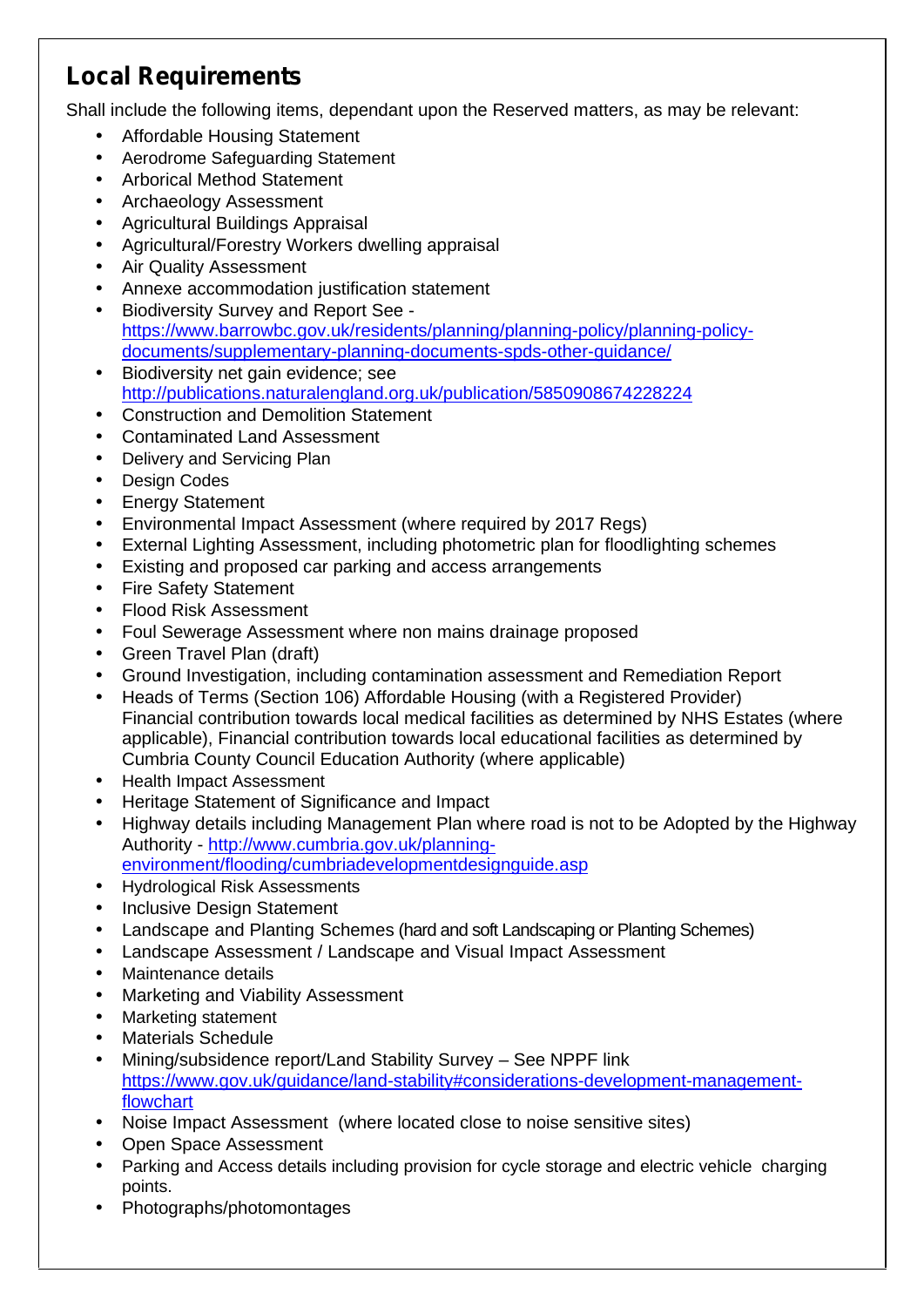- Planning Obligations; draft Head(s) of Terms (Council's legal costs are borne by the applicant)
- Planning Statement
- Private Water Supply Assessment (for isolated developments)
- Protected Species Survey (where protected species are known to exist) or Phase 1 survey to identify likelihood of species (visit: https://www.gov.uk/guidance/protected-species-how-toreview-planning-applications#standing-advice-for-protected-species for Standing Advice on Protected Species)
- Public Art Strategy
- Refuse Storage facilities
- Regeneration Statement
- Residential Management Plan
- Retail Impact Assessment
- Rural Workers Dwellings Statement
- Schedule of submitted plans and documents
- Sequential Test for Main Town Centre Uses see website for guidance document http://www.barrowbc.gov.uk/residents/planning/development-control/planning-forms-and guidance/
- Site notice Demolition
- Soil Resource Survey and Plan
- Statement of Significance if any heritage assets are affected (guidance document available at: http://www.barrowbc.gov.uk/residents/planning/development-control/planning-forms-and guidance/
- Statement of Community Engagement
- Structural Survey (especially barn conversions)
- Sunlight and Daylight Assessment (in accordance with BRE)
- Surface Water Drainage Scheme / Drainage Strategy / Sustainable Drainage System (SuDS) including management plans for future maintenance of surface waters.
- Tall Building Assessment
- Telecommunications Report
- Telecommunications Statement
- Transport Assessment
- Transport Form (Cumbria CC) link;

http://www.barrowbc.gov.uk/residents/planning/development-control/planning-forms-and guidance/

- Town Centre Use Assessment
- Tree and Hedgerow survey to include trees/hedgerows present, trees/hedgerows to be removed, the extent of root protection areas, and a management plan for protecting trees/hedgerows during construction, to be in accordance with BS5837:2012
- Utilities Survey (for isolated developments)
- Viability Assessment
- Visual Impact Assessment
- Ventilation/extraction equipment details; scale drawings to include external appearance of flues also the noise ratings for fans and associated equipment
- Waste Management Statement

### **Other Local Requirements**

- ALL plans must include a scale bar.
- If paper copies are submitted you must state the scale and original paper sheet size, in order to avoid confusion if the document is reprinted.
- Unique reference numbers on plans and drawings
- All location plans must be correctly licenced and show a valid licence number. This is to ensure that the council do not breach copyright or national agreements by displaying un copyrighted material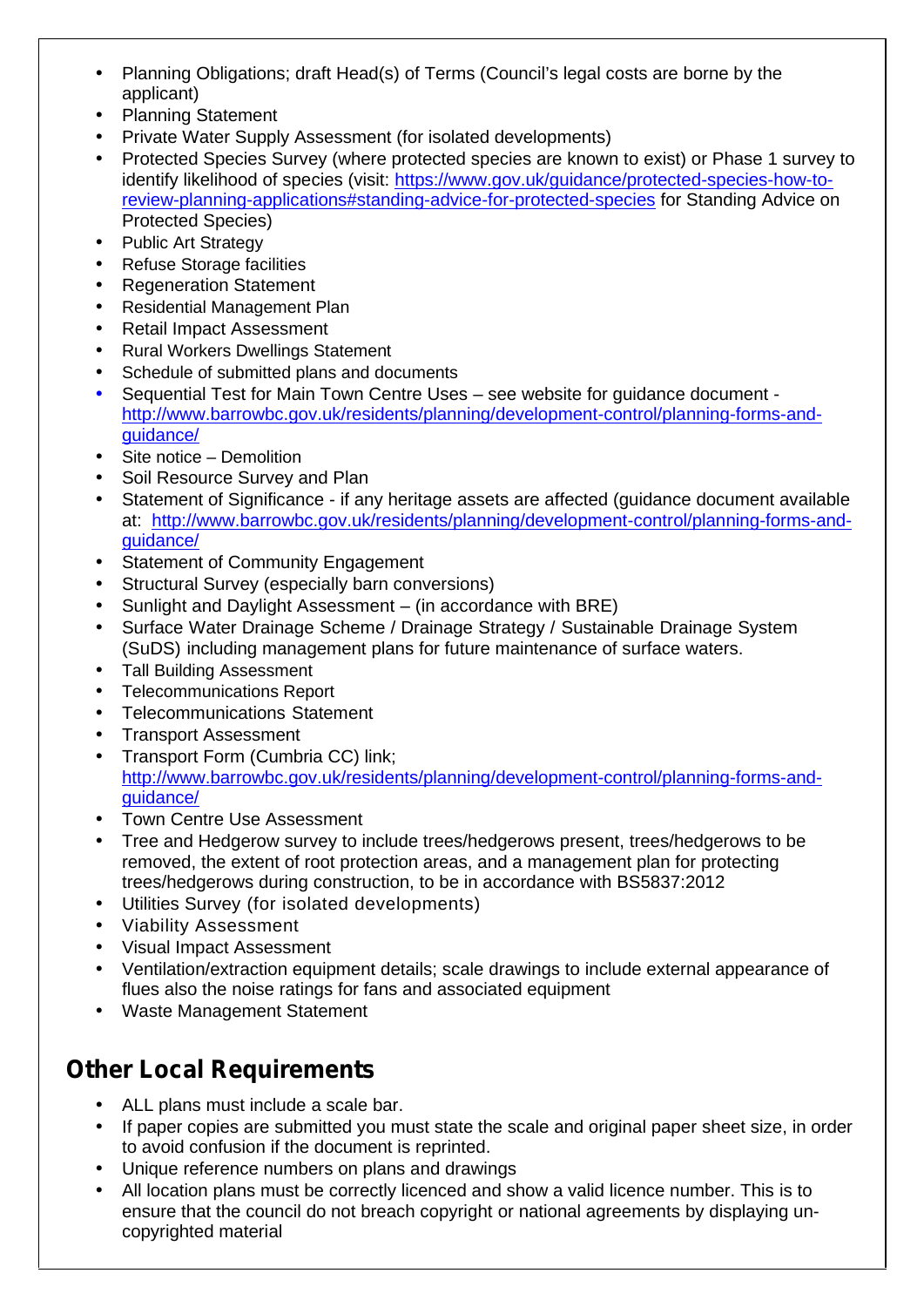- A clear and full description of the proposed works
- Under article 5(3) of the Development Management Procedure Order 2015, an application for outline planning permission must also indicate the area or areas where access points to the development will be situated, even if access has been reserved.
- Always, provide a clear description of the plan or document as your file name which accurately describes its content. Please do not provide a file name as a drawing number or reference only. Preferably, just the title of the plan or document although this could include a title of the plan/document and the drawing number.

**Finally….** It will help if you;

- Include all of the information at the start
- Pay the fee at the time of submission
- Include a document schedule
- Avoid the use of large file sizes (please contact us if files are unavoidably large)
- Please correspond via email

The Council has a dedicated mailbox for submitting electronic applications planninghub@barrowbc.gov.uk

Using this mailbox you can:

- submit applications (up to 20MB).
- pay online securely via emailed link to applicant or agent.
- request editable versions of all forms.
- order ordnance survey plans (pdf format).

If you would like more information or would like to speak to someone about electronic planning applications please contact Pam Kayes on the number shown below.

**Contact us:** Development Management People & Place Directorate Town Hall Duke Street Barrow-in-Furness LA14 2LD Tel 01229 876387 or Email: planningapp@barrowbc.gov.uk